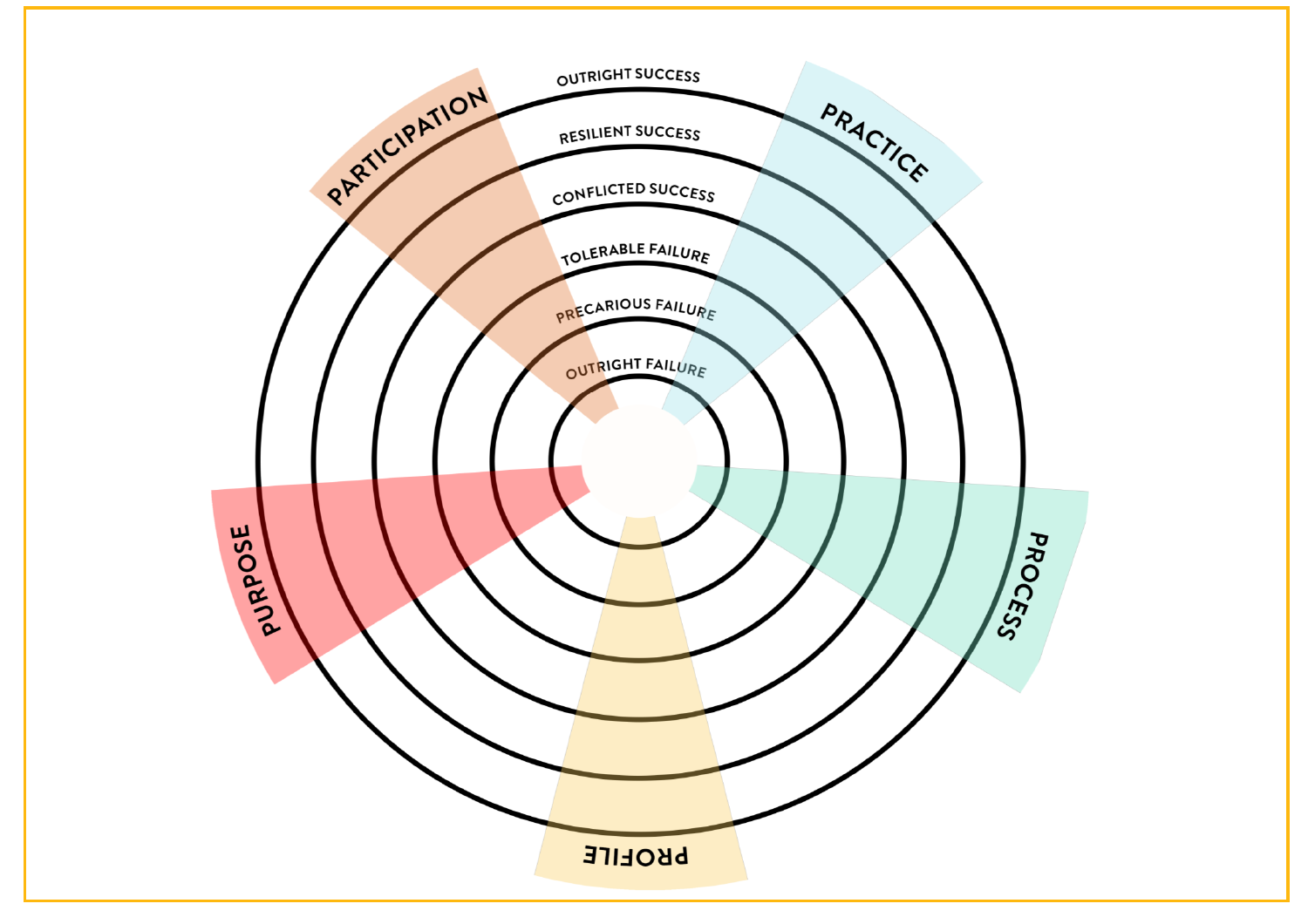## **Five facets of success/failure**

- **Purpose** *This facet relates to the attainment of stated aims, objectives and outcomes of the policy or project*. *It also relates to the delivery of intended benefits for target groups.*
- **Process** *This facet relates to the design and implementation/delivery of the policy/project. It encompasses all of the actions, activities and stages of a policy/project from beginning to end.*
- **Participation** *This facet relates to who participates in the policy/project and how, at every stage from design to delivery and evaluation. It also relates to the development of a sustainable coalition of stakeholders, with different interests but equal influence.*
- **Practice** *This facet relates to the creative and cultural intentions/aspirations of the policy/project. It also relates to its critical reception as a piece of creative practice.*
- **Profile** *This facet relates to the reputation and future prospects of the organisations and/or professionals involved. It also relates to control over the policy agenda and the ability to promote organisational or personal interests and values.*

## **Degrees of failure/success**

- **Outright failure** *even if there have been some elements of success the prevalence of failures resulted in goals/intentions fundamentally not being achieved. Opposition and criticism is great and/or approval and support is virtually non-existent.*
- **Precarious failure** *failures may slightly outweigh successes and few if any of the secondary goals/intentions are achieved. A number of the primary goals/intentions are only partially achieved. Opposition and criticism outweighs approval and support.*
- **Tolerable failure** *failures may slightly outweigh successes and few if any of the secondary goals/intentions are achieved. A number of the primary goals/intentions are only partially achieved. Opposition is small and/or criticism is virtually non-existent but any support/approval may be limited to specific groups of stakeholders.*
- **Conflicted success** *failures are fairly evenly matched with successes and the achievement of goals/intentions is varied. Criticism and approval exists in relatively equal measure but varies between different groups of stakeholders. It proves difficult to avoid repeated controversy and debate.*
- **Resilient success** *successes may slightly outweigh failures and a number of the secondary goals/intentions are not achieved. However, none of the failures significantly impede the fulfillment of the primary goals/intentions. Opposition is small and/or criticism is virtually non-existent but any support/approval may be limited to specific groups of stakeholders.*
- **Outright success** *even if there have been some elements of failure, the prevalence of successes resulted in all of the goals/intentions being fully achieved. Criticism and opposition is virtually non-existent and approval and support is almost universal and from a diverse group of stakeholders.*